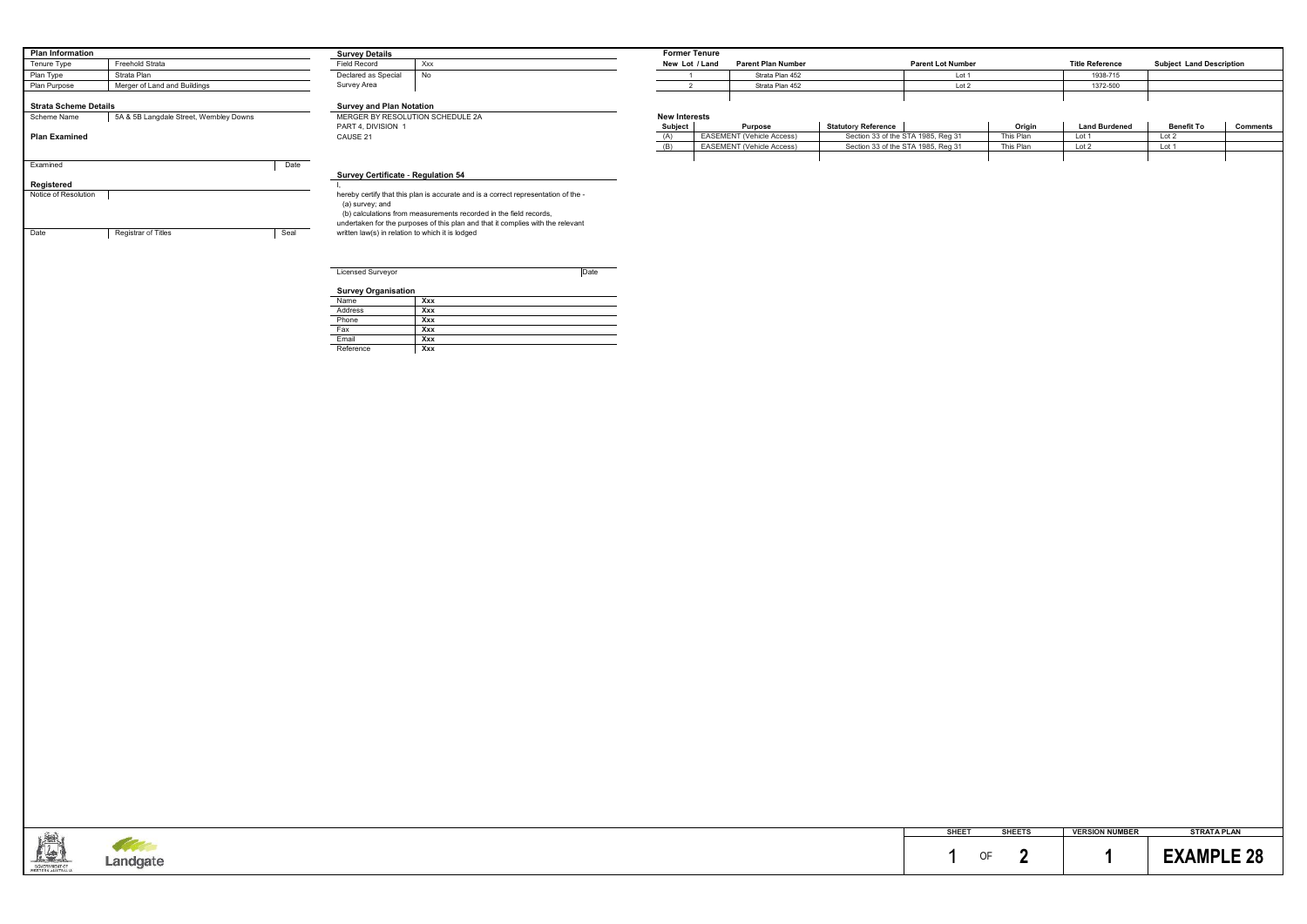STRATA PLAN **1 EXAMPLE 28** 

THE STRATUM OF ALL LOTS EXTENDS BETWEEN 5 METRES BELOW AND 10 METRES ABOVE THE UPPER SURFACE OF THE LOWEST LEVEL OF THE GROUND FLOOR OF THE RESPECTIVE MAIN BUILDING SITUATED THEREON INCLUDING THE CUBIC SPACE ABOVE AND BELOW THE BUILDINGS, INCLUDING WHERE COVERED.

UNDER SCHEDULE 2A, CLAUSE 3AB OF THE STRATA TITLES ACT 1985, THE BOUNDARIES OF THE LOTS OR PARTS OF THE LOTS WHICH ARE BUILDINGS SHOWN ON THE STRATA PLAN ARE THE EXTERNAL SURFACES OF THOSE BUILDINGS.

WHERE 2 LOTS HAVE A COMMON OR PARTY WALL OR HAVE BUILDINGS ON THEM WHICH ARE JOINED, THE CENTRE PLANE OF THAT WALL, OR THE PLANE AT WHICH THEY ARE

JOINED IS THE BOUNDARY.

ALL ANGLES ARE 90° UNLESS SHOWN OTHERWISE.

ALL DISTANCES ARE FROM PARCEL BOUNDARIES OR EXTERNAL FACES OF WALLS.





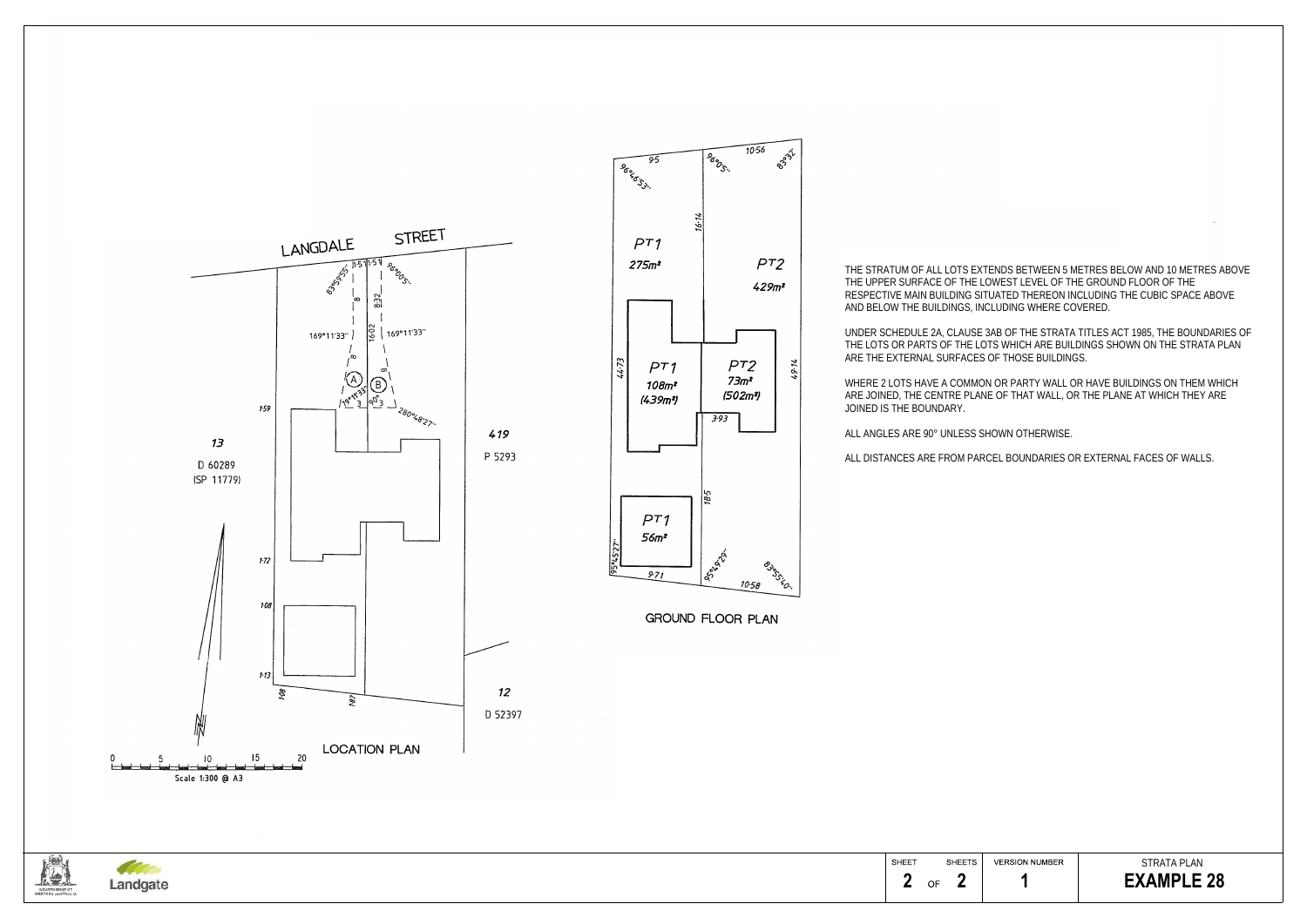



<sup>&</sup>lt;del>™™™™™™™™</del>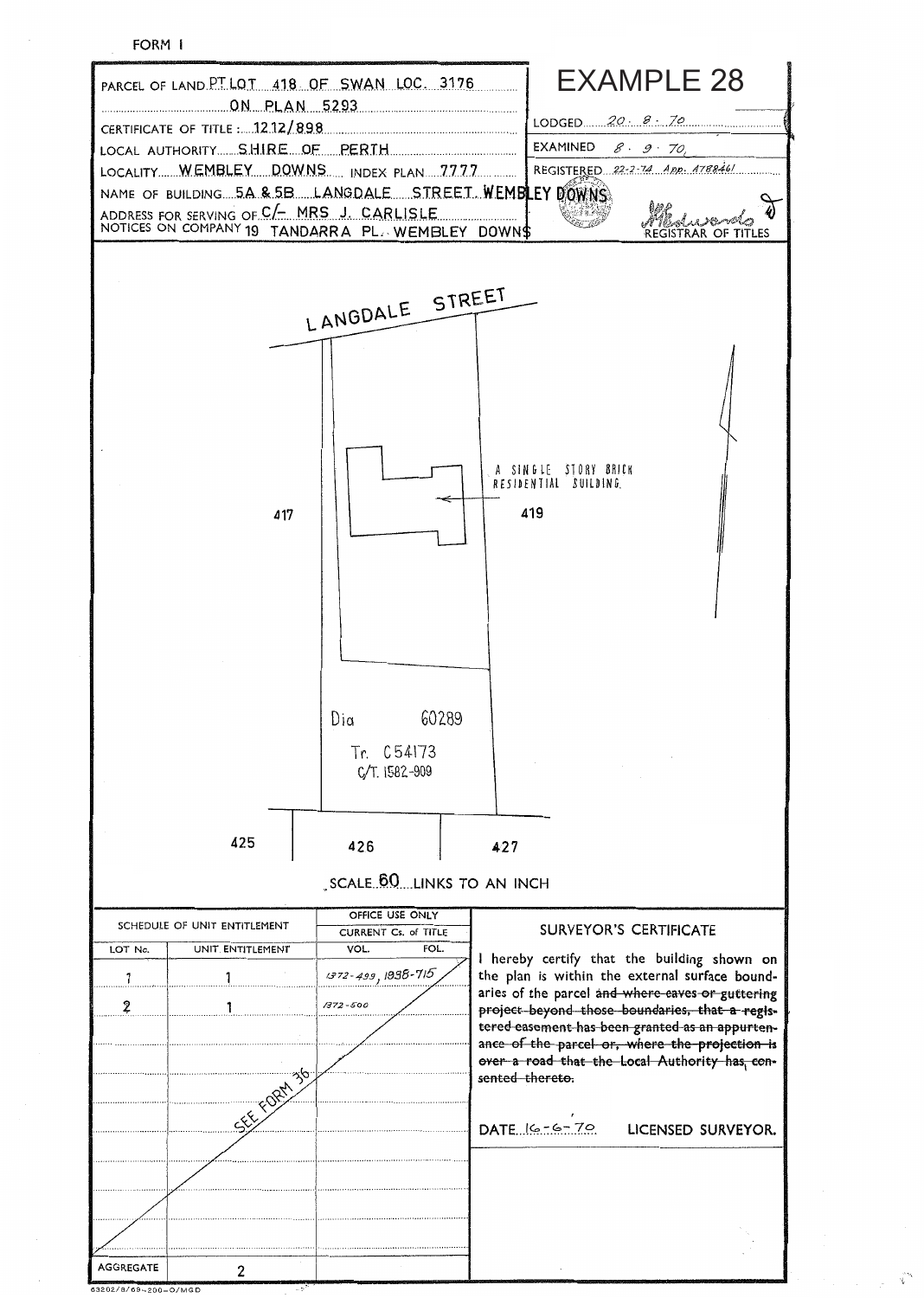## STRATA PLAN No.

# CERTIFICATE OF LOCAL AUTHORITY

FOR THE PURPOSES OF THE STRATA TITLES ACT 39 OF 1966

**SHIRE** 0F **PERTH** THE LOCAL AUTHORITY.

### HEREBY CERTIFIES THAT:-

FORM 3

- The building shown on the plan has been inspected and that  $(1)$ it is consistent with the building plans and specifications in respect thereof that have been approved by the Local Authority.
- The building, in the opinion of the local authority, is of  $(2)$ sufficient standard and suitable to be divided into lots pursuant to the Strata Titles Act. 1966.

### DESCRIPTION OF BUILDING:-

A single story brick residential building situated on lot 418 of Swan Loc. 3176 on plan 5293 and postal address being 5A&5B Langdale Street, Wembley Downs. 6019.

DATE 12th August, 1970 SHIRE/TOWN CLERK